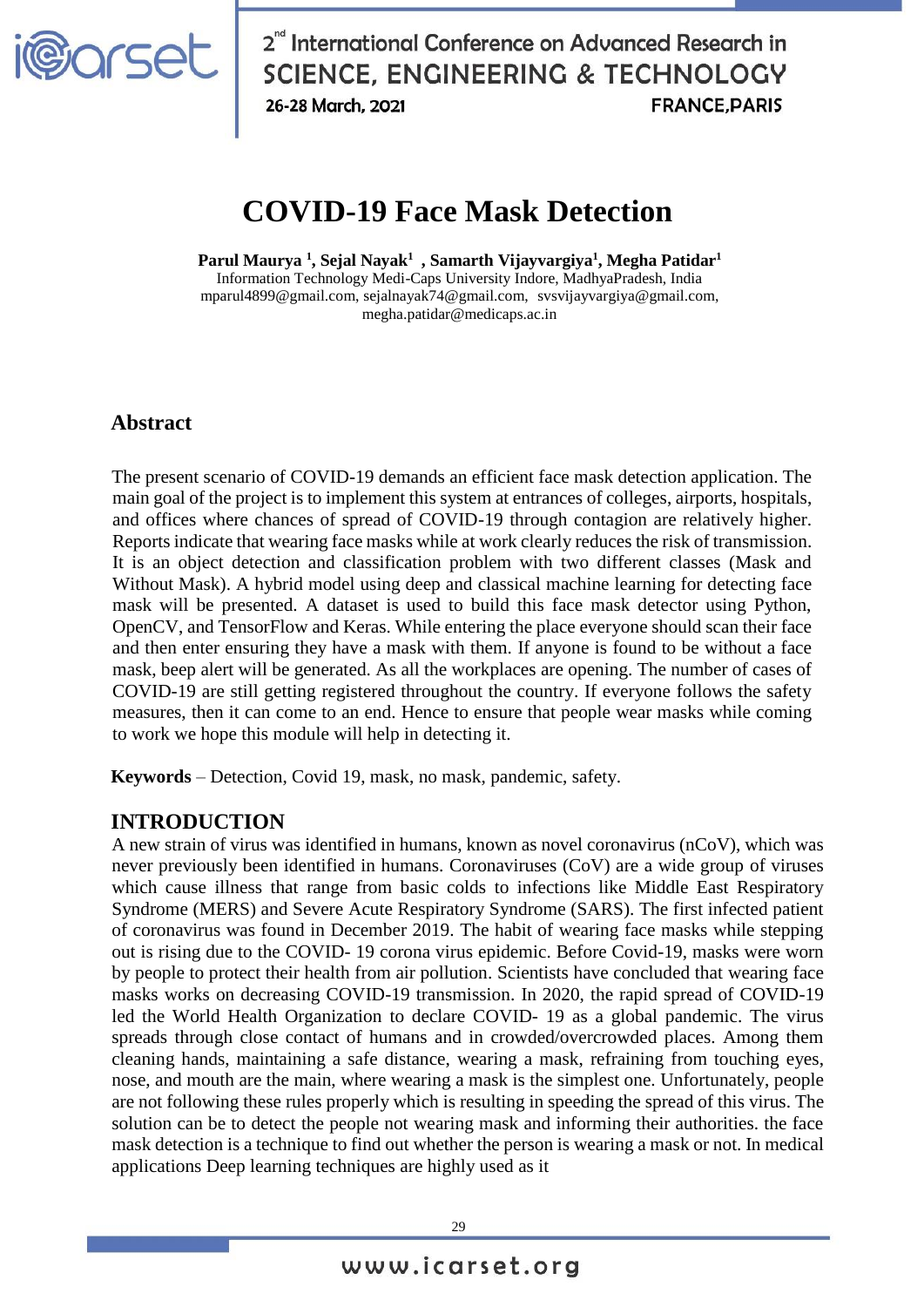

# 2<sup>nd</sup> International Conference on Advanced Research in **SCIENCE, ENGINEERING & TECHNOLOGY** 26-28 March, 2021 **FRANCE PARIS**

allows researchers to study and evaluate large quantities of data. Deep learning models have shown great role in object detection. These models and architectures can be used in detecting

the mask on a face. Here we introduce a face mask detection model which is based on computer vision and deep learning. The proposed model can be integrated with computer or laptop cameras allowing it to detect people who are wearing masks and not wearing masks. The model has been put together using deep learning and classical machine learning techniques with opencv, tensor flow and keras. We have introduced a comparison between three machine learning algorithms to find the most suitable algorithm that yields the highest accuracy.

The spread of COVID-19 virus has reduced but it is still not over. If everyone follows all the safety measures, then it can come to an end. This will help in lowering the cases to such a level that COVID19 virus can vanish from everywhere.

The most recent works of face mask detection are described in Section II. Section III is the proposed methodology for developing the whole system. Section IV is the analysis of results obtained from the system. Section V is the conclusion part. And Lastly, the limitations of system with some potential further work is depicted in Section VI.

### **RECENT WORK**

Sujatha and Chatterjee [1] proposed a model that could be useful to foresee the spread of COVID-2019 by using linear regression, Multilayer perceptron and Vector autoregression model on the COVID-19 kaggle data to envision the epidemiological example of the malady and pace of COVID-2019 cases in India. Navares et al. [2] introduced an answer for the issue of anticipating every day medical clinic confirmations in Madrid because of circulatory and respiratory cases dependent on biometeorological markers. Cui and Singh created and applied the MRE hypothesis for month to month streamflow prediction with spectral power as a random variable. A system [4] that restrict the growth of COVID-19 by finding out people who are not wearing any facial mask in a smart city network where all the public places are monitored with Closed-Circuit Television (CCTV) cameras. Firstly, CCTV cameras are used to capture real-time video footage of different public places in the city. From that video footage, facial images are extracted and these images are used to identify the mask on the face. Another model [5] for face detection using semantic segmentation in an image by classifying each pixel as face and non-face i.e. effectively creating a binary classifier and then detecting that segmented area. It works very well not only for images having frontal faces but also for non-frontal faces. The most helpful project for us, proposed [6] a method for automatic door access system using face recognition technique by using python programming and from OpenCV library Haar cascade method. Object Detection using Haar feature-based cascade classifiers is an effective object detection method proposed by Paul Viola and Michael Jones [7]. Another research [8] in which hybrid model using deep and classical machine learning for face mask detection is presented. A face mask detection dataset consists of with mask and without mask images, then using OpenCV to do real-time face detection from a live stream via webcam. Another tutorial [9], had two-phase COVID-19 face mask detector, detailing how computer vision/deep learning pipeline will be implemented. The trained COVID-19 face mask detector, will implement two more additional Python scripts used to detect COVID-19 face masks in images and detect face masks in real-time video streams.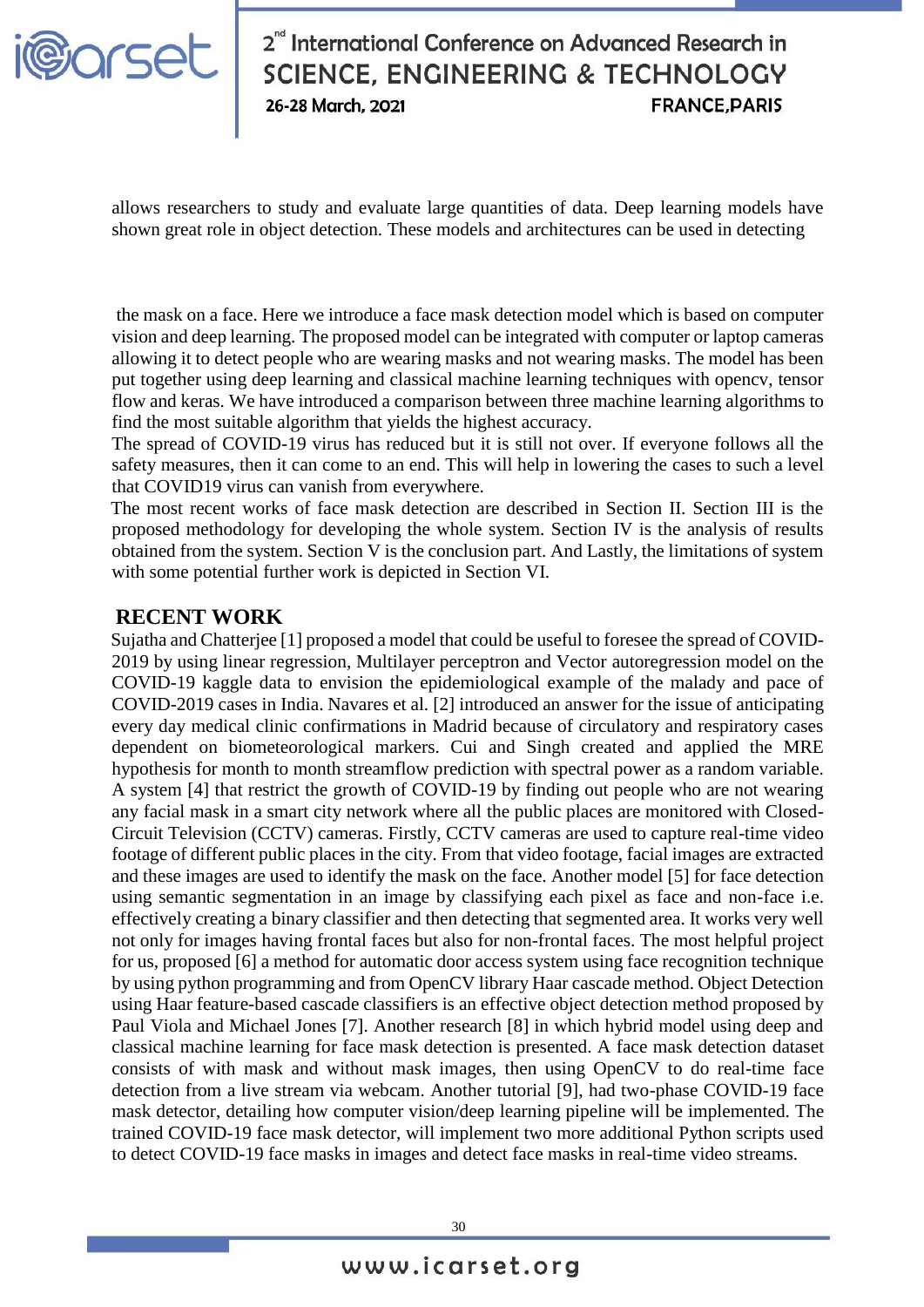

# 2<sup>nd</sup> International Conference on Advanced Research in<br>SCIENCE, ENGINEERING & TECHNOLOGY<br>26-28 March, 2021<br>FRANCE, PARIS

# **METHODOLOGY**

We have devised a smart framework for detecting facemask in this paper. As the cases of covid-19 are decreasing maximum workplaces are opening with half or full employees. Even the education institutes are planning to be opened. For screening the people not wearing masks, this system can be installed in the entrances of enterprises, educational institutes, public and

private offices. If the system detects a person's face with no mask, it will generate a beep alerting them to wear mask. The block diagram of the developed framework is depicted in Fig. 1.

#### **A. Proposed workflow**

We decided to build a very simple and basic Convolutional Neural Network (CNN) model using TensorFlow with Keras library and OpenCV to detect if you are wearing a face mask to protect yourself. All the aspects of our work are described below.

#### **B. Deep learning architecture**

The deep learning architecture learns various important nonlinear features from the given samples. Then, this learned architecture is used to predict previously unseen samples.

#### **C. Image Processing**

Haar Cascade Classifier will detect the input from videocam. The images captured by the system's webcam required pre-processing before going to the next step. In the pre-processing step, the image is transformed into a grayscale image because the RGB color image contains so much redundant information that is not necessary for face mask detection. Then, we resized the images into (150x150) size to maintain uniformity of the input images to the architecture. Then, the images are normalized and after normalization, the value of a pixel resides in the range from 0 to 1. Normalization helped the learning algorithm to learn faster and captured necessary features from the images.

#### **D.Dataset Collection**

To train our deep learning architecture, we collected images. The architecture of the learning technique highly depends on CNN. Data from source[10] is collected for training and testing the model. Dataset contains images of faces only. It consists of about 1,315 images in which 658 images containing people with face masks and 657 images containing people without face masks. For training purposes, 80% images of each class are used and the rest of the images are utilized for testing purposes. Fig. 2 shows some of the images of two different classes.

#### **E.Architecture Development**

The learning model is based on CNN which is very useful for pattern recognition from images. Neural Network need to see data from both the classes. The network comprises an input layer, several hidden layers and an output layer. The hidden layers consist of multiple convolution layers. The features extracted by CNN are used by multiple dense neural networks for classification purposes. The architecture contains three pairs of convolution layers each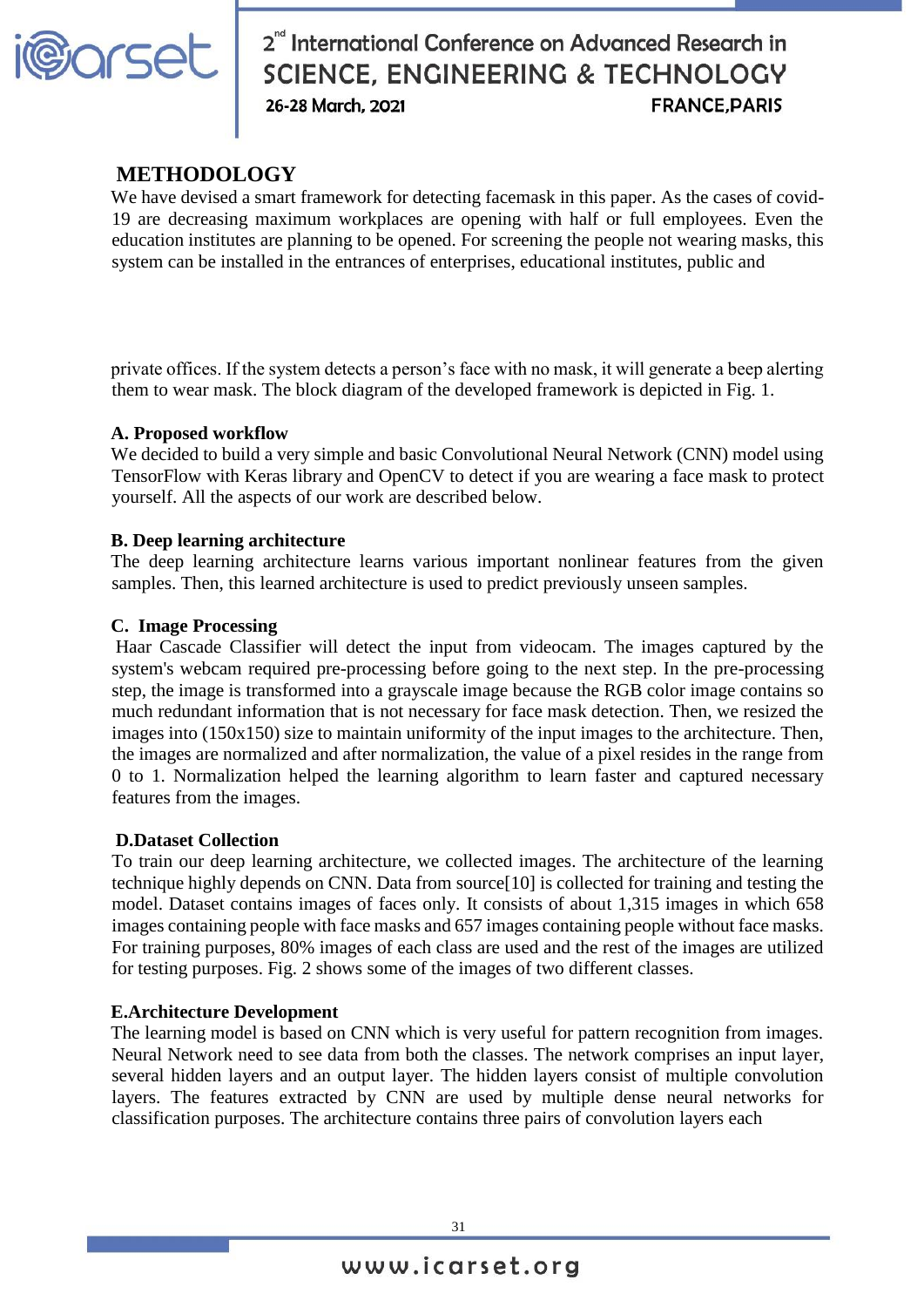

# 2<sup>nd</sup> International Conference on Advanced Research in **SCIENCE, ENGINEERING & TECHNOLOGY**

#### 26-28 March, 2021

## **FRANCE PARIS**

followed by one max pooling layer. The convolution layer contains 100 kernels of window size 3x3. Max pooling layer of window size 2x2. This layer will be aggregating the results from the previous convolution layer and will be picking the max value in that 2x2 window. It decreases the spatial size of the representation and thereby reduces the number of parameters. As a result, the computation is simplified for the network. The output of the convolution layers will be flattened and will be converted into a 1-D array. Then there is one dropout layer and two dense layers. The dropout layer prevents the network from overfitting by dropping out units. The dense layer comprises a series of neurons each of them learn nonlinear features. The flattened

result this will be fed to the first dense layer of 50 nodes. Then finally second dense layer containing two nodes as there are two classes.

#### **F.Alert Generation**

The purpose of our system is to screen person not wearing face mask. The learning architecture generates result on the input image, classifying the image into mask or no mask classes. If a person is detected not wearing a mask then a beep alert will be generated until mask is put on. And if everyone is wearing a mask then they will be safe from the virus. In this way our system would help greatly to limit the growth of COVID-19.





Fig. 2 Block Diagram of the proposed model

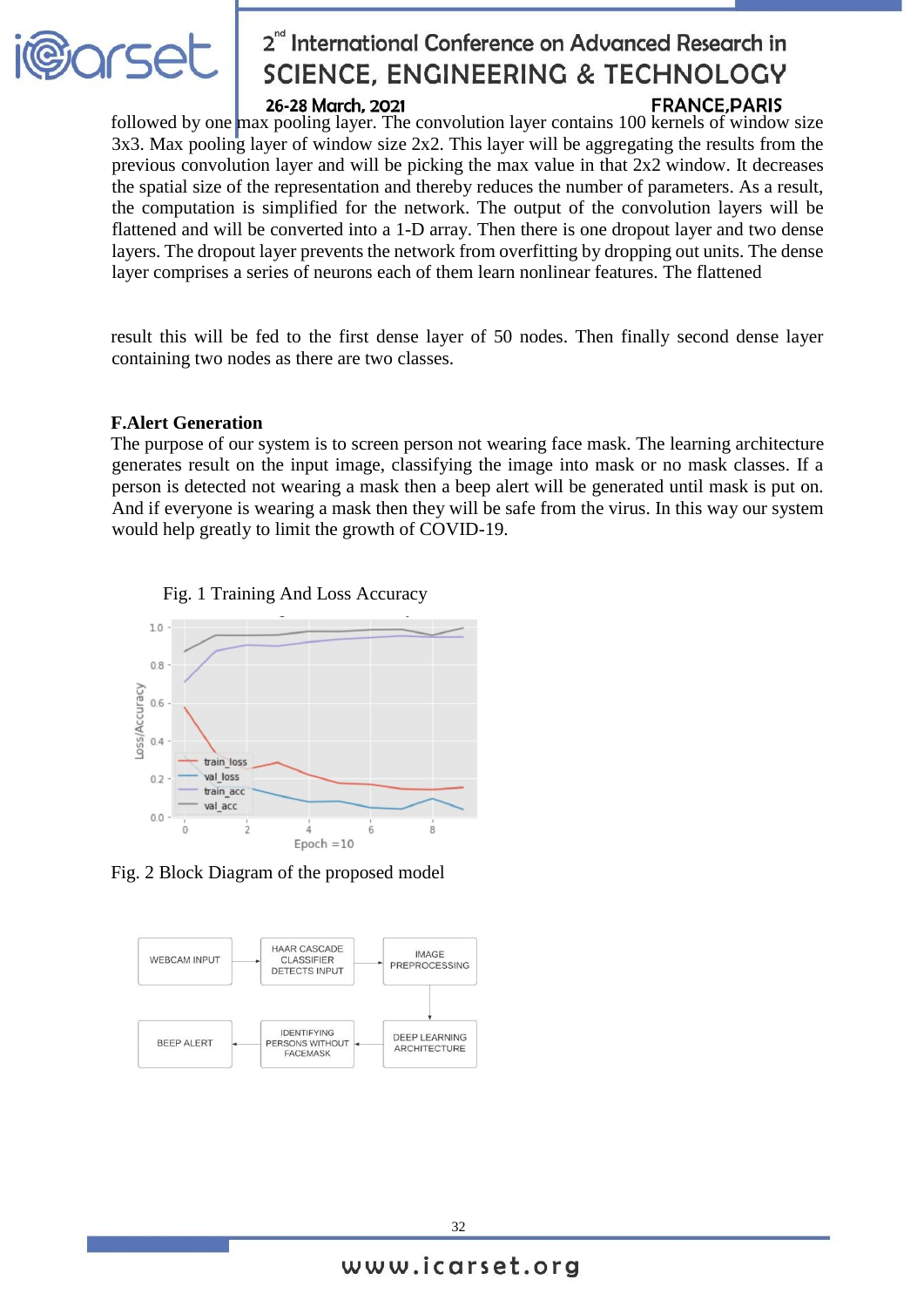

# 2<sup>nd</sup> International Conference on Advanced Research in **SCIENCE, ENGINEERING & TECHNOLOGY** 26-28 March, 2021 **FRANCE PARIS**

# **RESULT ANALYSIS**

By preserving a reasonable proportion of different classes, the dataset is partitioned into training and testing set. The dataset comprises of 1315 samples in total where 80% is used in training phase and 20% is used in testing phase. The developed architecture is trained for 10 epochs since further training results cause overfitting on the training data. Overfitting generally occurs when a model learns the unwanted patterns of the training samples. Hence, training accuracy increases but test accuracy decreases.

Fig1. shows the graphical view of accuracy and loss respectively. The trained model showed 95% accuracy.

# **LIMITATIONS AND FURTHER WORKS**

The developed system can detect the live video streams but does not keep a record. Unlike the CCTV camera footage the admin can not rewind, play or pause it. As whenever a strict system is imposed people always try to break it. Hence when a person is detected with no mask, the head of the organization can be notified via mail that so and so person entered without mask. The proposed system can be integrated with databases of respective organizations to keep a record of the person who entered without mask. With more complex functions a screenshot of the person's face can also be attached to keep it as a proof.

#### **CONCLUSION**

As the technology is booming with emerging trends therefore the novel face mask detector which can possibly contribute to public healthcare. The model is trained on an authentic dataset. We used OpenCV, tensor flow, keras and CNN to detect whether people were wearing face masks or not. The models were tested with images and real-time video. The accuracy of the model is achieved and, the optimization of the model is a continuous process and we are building an accurate solution by tuning the hyper parameters. This specific model could be used as a use case for edge analytics. By the developing this system, we can detect if the person is wearing a face mask and allow their entry would be of great help to the society.

## **REFERENCES**

[1] R. Sujatha, Jyotir Chatterjee and Aboul ella Hassanien, "A machine learning methodology for forecasting of the COVID-19 cases in India," Apr 18, 2020. [Online].Available https://www.techrxiv.org/articles/preprint/A\_machine\_learning\_

methodology\_for\_forecasting\_of\_the\_COVID-19\_cases\_in\_India/12143685/1. [Accessed Feb. 10, 2021]

[2] Ricardo Navares, Julio Díaz, Cristina Linares and José L. Aznarte, "Comparing ARIMA and computational intelligence methods to forecast daily hospital admissions due to circulatory and respiratory causes in Madrid," Mar 3, 2018. [Online].

Available: https://link.springer.com/article/10.1007%2Fs00477-

018-1519-z. [Accessed Jan. 31, 2021]